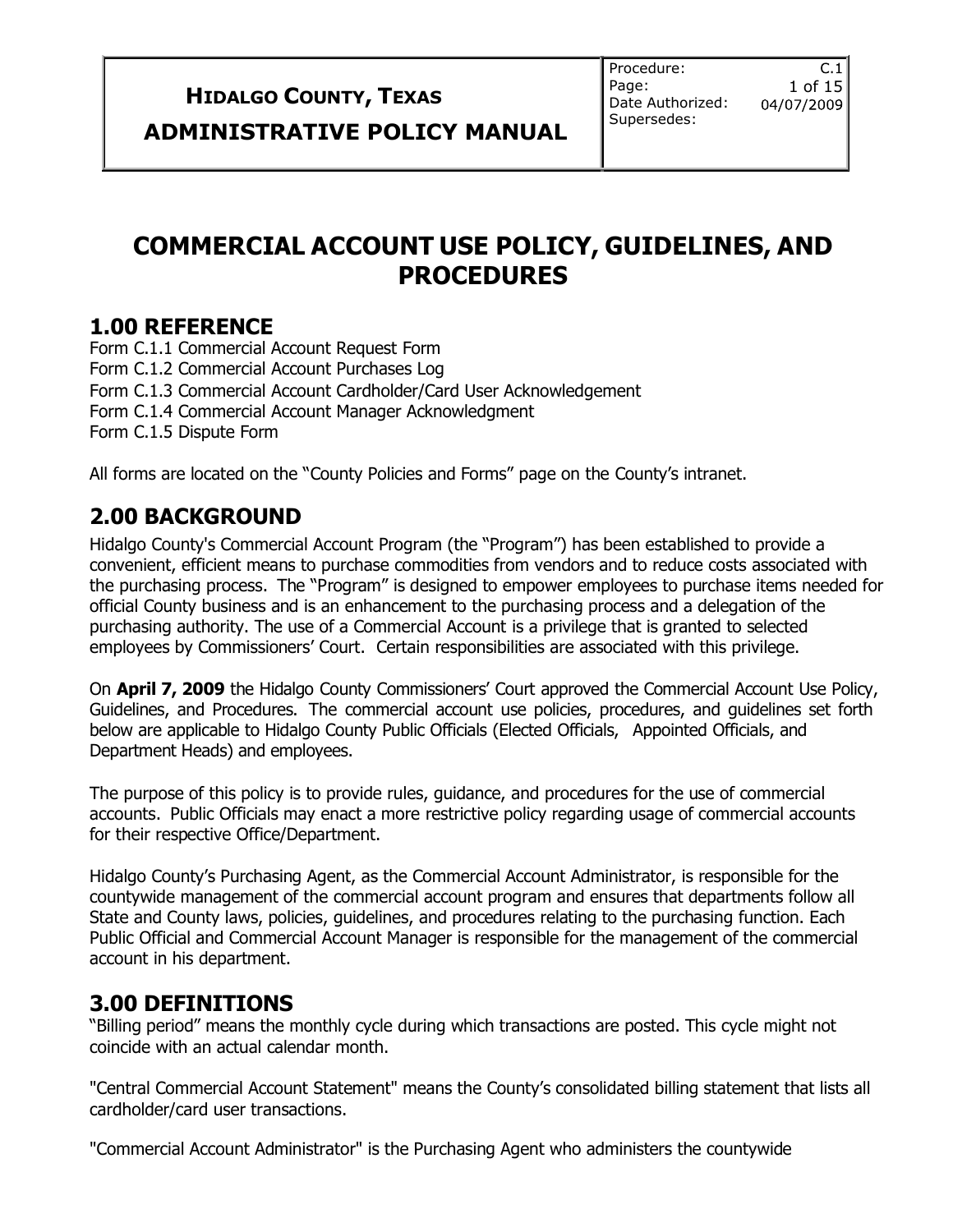$C.1$ 

Commercial Account Program and serves as the liaison between the Commercial Account Manager authorized users and the Commercial Account Issuer. The Commercial Account Administrator will coordinate the acquisition and distribution of all commercial accounts.

"Commercial Account Cardholder" means an employee authorized by Commissioners' Court to make purchases for official county business with a commercial account.

"Commercial Account Card User" means an employee who has been authorized to use a Commercial Account Group Card.

"Commercial Account Issuer" is the company that issues the commercial account and sends out the commercial account monthly billing statements.

"Commercial Account Group Card" means a card issued to a department as opposed to an individual. The Commercial Account Group Card may only be utilized by authorized Commercial Account Card Users with a valid county issued identification card.

"Commercial Account Manager" is an Hidalgo County employee that coordinates the Commercial Account Program for a department.

"Commercial Account Billing Statement" means the monthly statement for a Cardholder or Group Card that lists all transactions made during the billing period.

"Commercial Account" means a credit card issued by a Commercial Account Issuer.

"Disputed Item" means a transaction appearing on the commercial account statement that the Commercial Account Cardholder or Card User did not authorize.

"Reconciliation" means the process of verifying, approving and settling transactions.

"Transaction" means a purchase or charge to an account.

"Transaction Limit" means:

- a. "Single Transaction Limit" the maximum amount of a single transaction.
- b. "Monthly Transaction Limit" the maximum amount of all transactions during the billing period.

### **4.00 POLICIES, GUIDELINES, AND PROCEDURES**

### **4.01 COMMERCIAL ACCOUNT ADMINISTRATION**

**1. Commercial Account Administrator:** The Commercial Account Administrator shall be assigned responsibility for administering the countywide Commercial Account Program. The Purchasing Agent shall serve as the Commercial Account Administrator. Duties may be assigned to a designee, however ultimate responsibility for the administration of the Program remains with the Purchasing Agent. The Commercial Account Administrator's responsibilities include the following: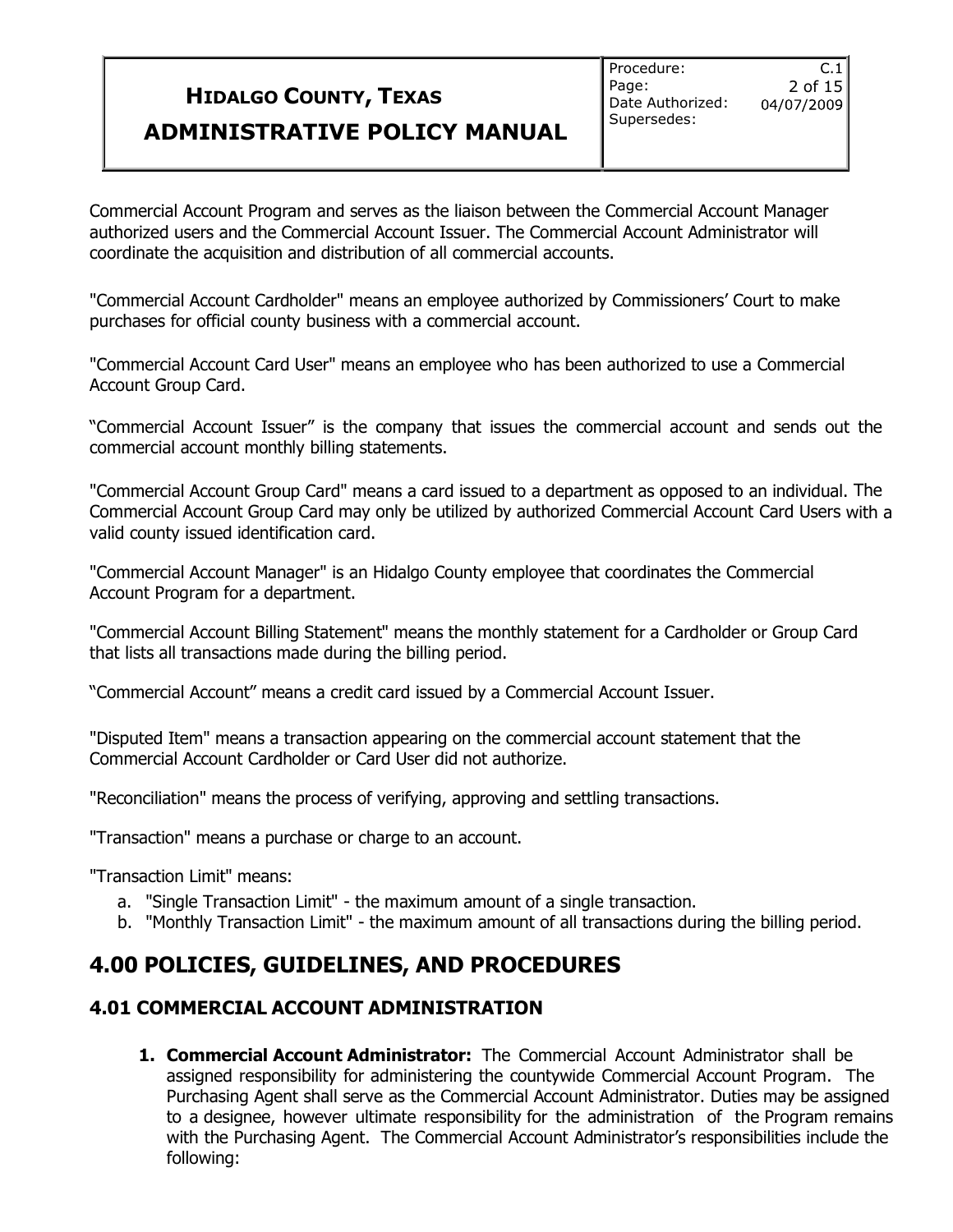$C.1$ 

- A. Informs commercial account issuers about commercial account policy requirements that need to be met by the commercial account issuer (i.e. requiring commercial account cardholders/card users to present purchase order and identification at time of purchase, appearance of commercial account card etc.)
- B. Reviews requests for commercial accounts from Public Officials and Commercial Account Managers and requests approval for the issuance of commercial accounts from Commissioners' Court;
- C. Maintains master list of all commercial accounts, Commercial Account Managers, Commercial Account Cardholders and Card Users;
- D. Receives commercial account cards from the Commercial Account Issuer and issues commercial account cards to Commercial Account Managers;
- E. Provides training to Commercial Account Managers, Commercial Account Cardholders and Card Users regarding the proper use of the commercial account in accordance with this policy;
- F. Assists the Commercial Account Managers and/or Commercial Account Cardholders and Card Users with settling commercial account disputes;
- G. Ensures compliance with the policy by reviewing purchases monthly on a sample basis;
- H. Monitors the Commercial Account for late fees or finance charges;
- I. Reviews the Commercial Account Policy, Guidelines, and Procedures at least annually and presents recommendations for improvement to Commissioners' Court for approval; and
- J. Is responsible for other duties as outlined by this policy.
- **2. Commercial Account Manager:** Public Officials shall assign the responsibility for administering the Commercial Account Program for their respective office/department to a Commercial Account Manager. Responsibilities of the Commercial Account Manager include the following:
	- A. Receives training upon designation as a Commercial Account Manager and annually thereon regarding administration of the Commercial Account Program and responsibilities from the Commercial Account Administrator;
	- B. Maintains abreast of the Commercial Account Use and Hidalgo County Purchasing policies, guidelines, and procedures;
	- C. Submits requests for commercial account cards to the Commercial Account Administrator;
	- D. Distributes commercial account cards to Commercial Account Cardholders and Card Users;
	- E. Documents on a commercial account release/return log the date the commercial account card was released/returned by Commercial Account Cardholders and Card Users and the name of the Commercial Account Cardholders and Card Users;
	- F. Reviews commercial account purchases in detail on a monthly basis to ensure that purchases are appropriate and made in accordance with this policy;
	- G. Identifies, documents, and reports authorized user's violations to the Commercial Account Administrator and County Auditor;
	- H. Reviews commercial account billing statements and recommends approval of payment to the Public Official;
	- I. Ensures commercial accounts cards are stored in a secure location while not in use; and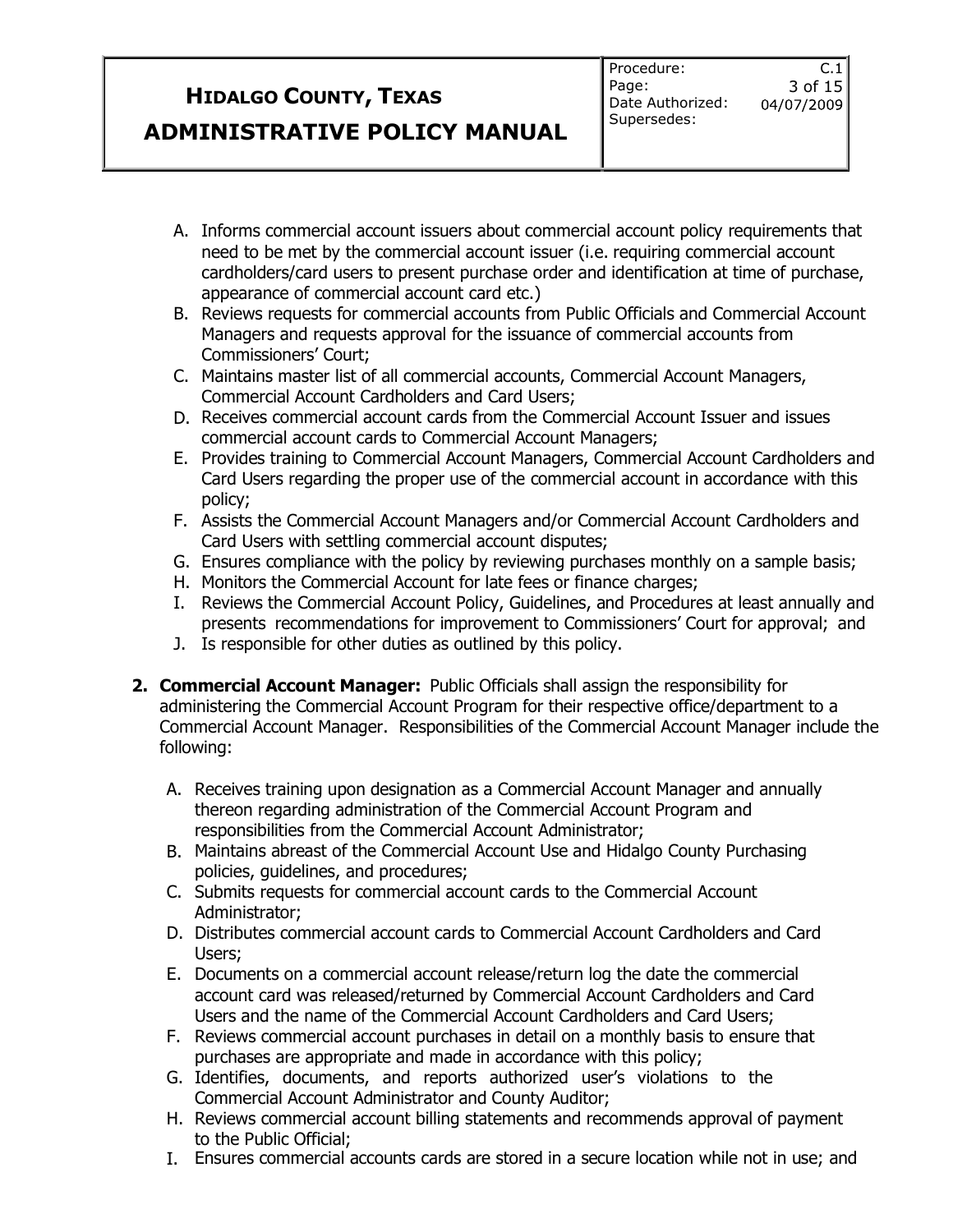- J. Is responsible for other duties as outlined by this policy.
- **3. Commercial Account Cardholder and Card User:** Commercial Account Cardholders and Card Users are those individuals authorized by Commissioners' Court to make purchases with a commercial account in accordance with this policy. Commercial Account Cardholders and Card Users responsibilities include the following:
	- A. Maintains abreast of the Commercial Account Use and Hidalgo County Purchasing policies, guidelines, and procedures;
	- B. Obtains and safeguards original itemized receipts for all commercial account purchases;
	- C. Documents commercial account purchases on **Form C.1.2 Commercial Account Purchases Log;**
	- D. Makes and certifies all commercial account purchases were for official county business;
	- E. Ensures commercial accounts are secured safely while in their possession;
	- F. Notifies the Commercial Account Manager promptly of any improper use of the commercial account; and
	- G. Is responsible for other duties as outlined by this policy.
- **4. Commercial Account Issuer:** The Commercial Account Issuer is responsible for issuing commercial account cards, investigating and settling reported disputes, and sending out monthly commercial account billing statements. The Commercial Account Issuer is also responsible for ensuring that a valid purchase order and identification card is presented by each authorized user at the time a purchase is made.

### **4.02 GENERAL PROVISIONS**

#### **1. Commercial Account to be Used for Official County Business Only**

- A. The Commercial Account is only to be used by authorized employees for authorized official County business transactions made in accordance with this Policy.
- B. Authorized employees shall not lend the commercial account to anyone else.
- C. Any unusual activity or charge from an outside source that occurs on a commercial account must be immediately reported to the Commercial Account Issuer, Commercial Account Administrator, and Commercial Account Manager for immediate resolution.

### **2. Commercial Account Unallowable Uses**

Examples of unauthorized use include, but are not limited to:

- A. Personal purchases of any kind
- B. Cash advances through banks or ATMS, cash refunds, gift Cards/gift Certificates, cashier's checks, or other equivalents of cash
- C. Interdepartmental charges
- D. Contracted services or 1099 reportable vendors
- E. Purchases for the construction of capital assets (i.e. land, new and existing buildings)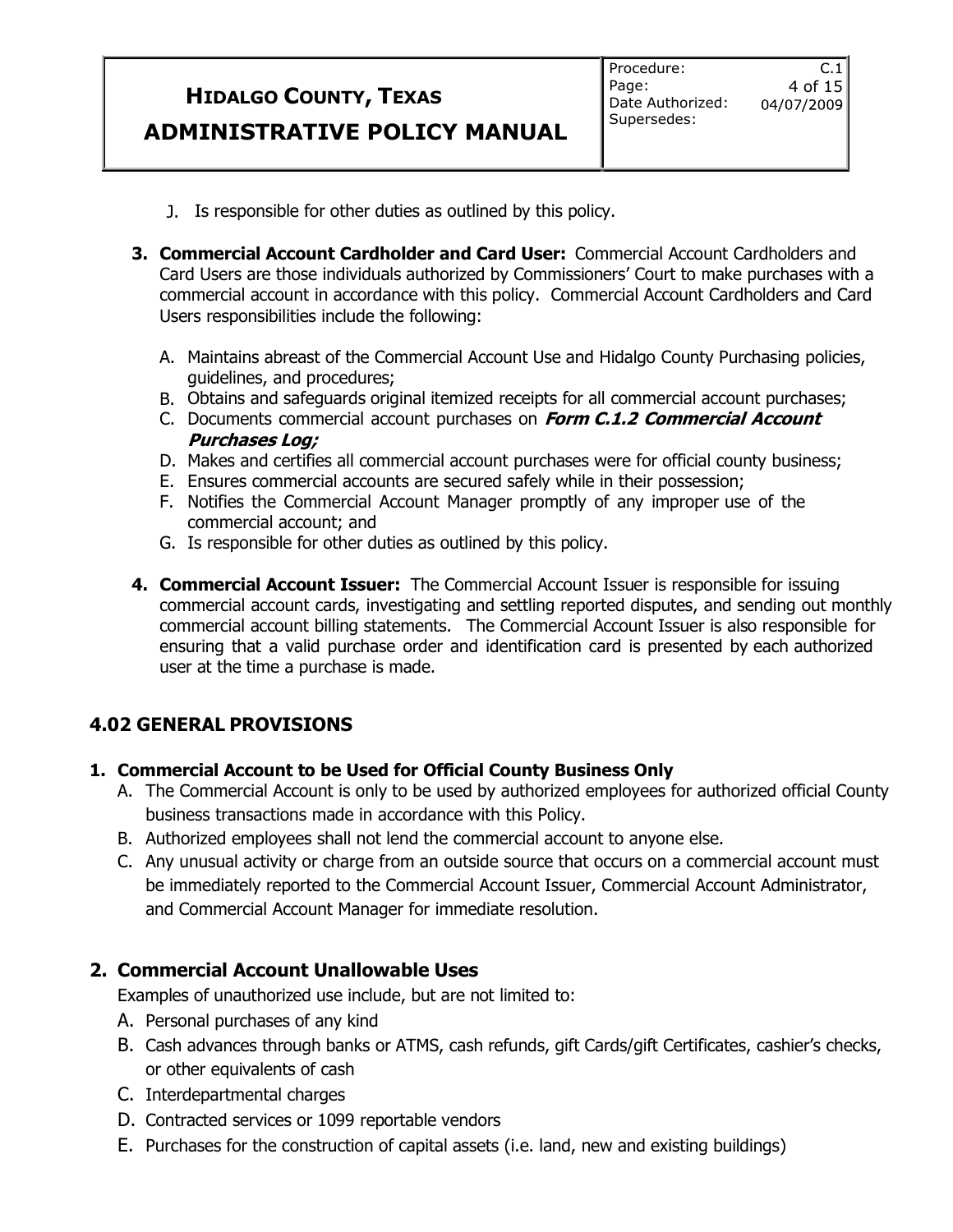Procedure: Page: Date Authorized: Supersedes:

 $C.1$ 

- F. Purchases of capital equipment
- G. Purchases of weapons (regardless of cost) and ammunition
- H. Purchases of alcoholic beverages
- I. Purchases of food/meals
- J. Purchases of decorations (e.g. flowers, holiday related decorations, etc.)
- K. Purchases of computer hardware and/or software
- L. Purchase of materials/services from any member of the authorized user's immediate family
- M. Purchases that violate established contractual agreements and/or county policies

#### **3. Commercial Account Purchases Subject to Purchasing Laws and Policies**

The Commercial Account does not replace requirements to comply with existing State or County laws, policies, guidelines, and procedures relating to the purchasing function. It is designed to be an enhancement to the purchasing and payment processes.

#### **4. Sufficient Funds**

Sufficient funds must be available in the adopted budget before any expenditure with a commercial account is made.

#### **5. Authorized Users**

- A. Only full-time employees authorized by Commissioners' Court as a Commercial Account Cardholder or Card User shall have access and use to a commercial Account. Requests for commercial accounts must be presented by the Commercial Account Administrator to Commissioners' Court for approval (see Section 4.04).
- B. If a Cardholder's name appears on the card, only that person is authorized to use that card. It is not permitted to allow anyone other than the Cardholder to use a card to make purchases.
- C. A Group Card may be used by employees authorized by Commissioners' Court in the designated department. Only those individuals with a valid County identification card shall be permitted to use Group Cards.
- D. The Commercial Account Administrator, and Commercial Account Managers shall not be authorized to make purchases utilizing a commercial account and may not be issued a commercial account. These individuals are responsible for managing the Commercial Account Program.

#### **6. Training**

- A. The Commercial Account Administrator must provide face-to-face training to Commercial Account Managers regarding their responsibilities as Commercial Account Managers.
- B. The Commercial Account Administrator must provide face-to-face training to Commercial Account Cardholders and Card Users regarding the Commercial Account Use Policy, Guidelines, and Procedures and the Hidalgo County Purchasing Policies and Procedures before a commercial account card is issued. Commercial account cards shall not be released until the training is provided.
- C. The Commercial Account Administrator shall provide the training on a yearly basis to existing Commercial Account Cardholders, Commercial Account Card Users, and Commercial Account Managers. The Commercial Account shall maintain evidence of the training in the form of a signin sheet.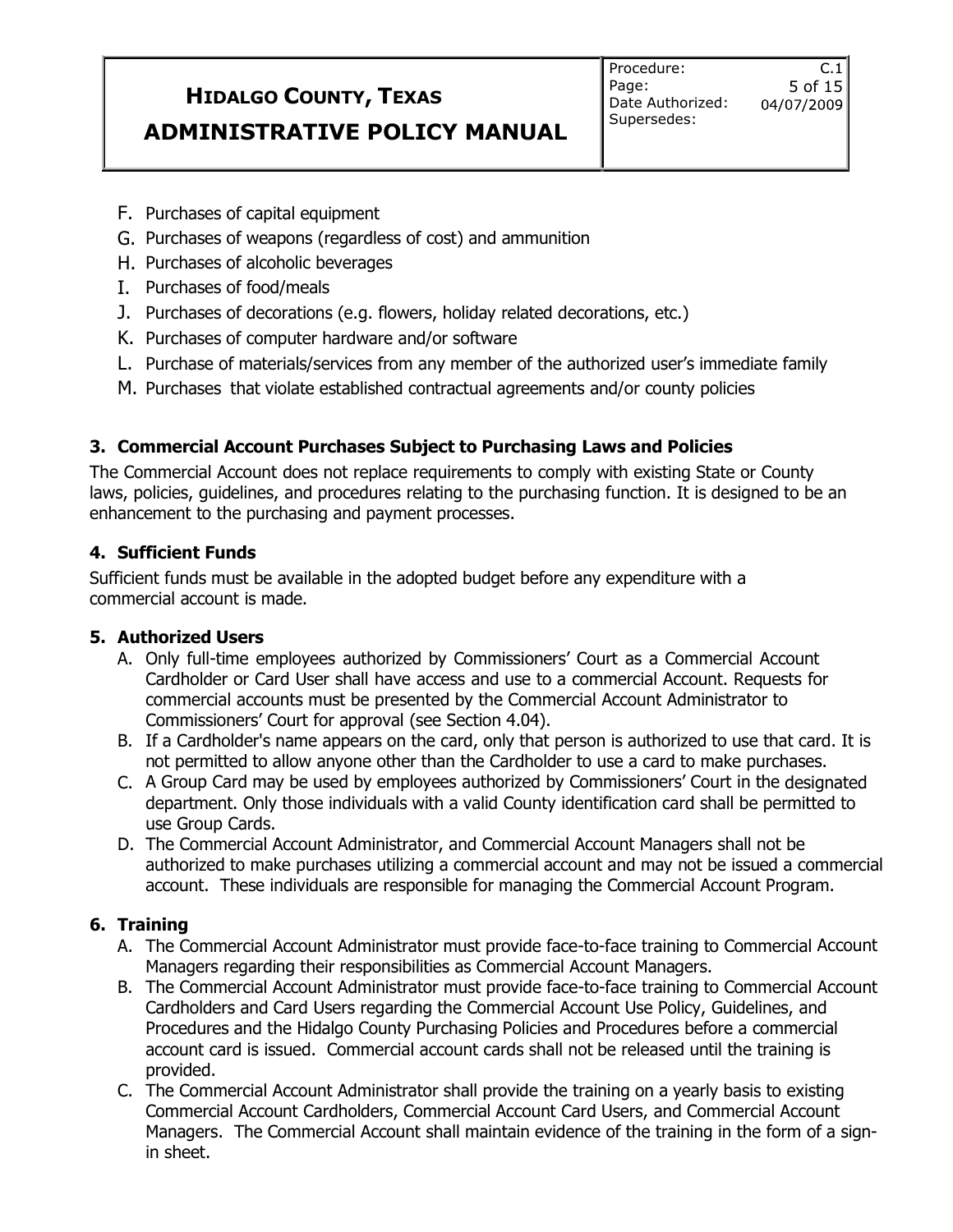$C.1$ 

#### **7 . Merchant Codes, Credit Limits, Single and Monthly Transaction Limits**

- A. Each commercial account shall have pre-established merchant codes, credit limits, and limit on daily and monthly # of transactions. The Commercial Account Administrator is responsible for ensuring these codes and limits are established and maintained.
- B. Commissioners' Court will set the single transaction limit and monthly transaction limit. In no case will either limit exceed the approved monthly maximum credit limit.
- C. The monthly maximum credit limit on any single Commercial Account may not exceed \$3,000 (see exception below).
- D. Requests for increases (credit limits, and limit on daily and monthly  $#$  of transactions) with proper justification shall be submitted to the Commercial Account Administrator in writing for review. The Commercial Account Administrator shall obtain approval from Commissioners' Court before increasing limits to the commercial account.
- E. The Commercial Account Administrator shall review commercial account activity and recommend changes to the established limits based on account use to Commissioners' Court.
- F. Commercial Account Cardholders and Card Users are specifically prohibited from splitting transactions into multiple charges to circumvent transaction limits.
- G. The monthly transaction limit is a function of the billing cycle of the Commercial Account and is not necessarily the same as a calendar month. If a card is "maxed out" new credit will become available only in the normal processing cycle in which the monthly bill is received, reconciled, approved, audited, and paid.

#### **8. Appearance of Card**

- A. The commercial account, when possible, should be a unique color to reduce the risk of being accidentally used as a personal credit card.
- B. All issued commercial accounts will have the "Hidalgo County" embossed on the second line of the card. The first line will reflect the cardholder's name or the group card (department) name.
- C. The Commercial Account Administrator shall write "Ask for County ID" on the back of all commercial accounts.

#### **9. Lost or Theft of Commercial Account**

- A. Commercial Account Cardholders or Card Users shall immediately report loss or theft of the commercial account to the Commercial Account Issuer, Commercial Account Manager and their supervisor. A request should be made to cancel/deactivate the commercial account card. Prompt action will reduce the liability for fraudulent charges.
- B. The Commercial Account Manager shall immediately confirm the phone call made by the Commercial Account Cardholder and/or Card Users by written notification to the Commercial Account Issuer via mail or fax, with copies to the Commercial Account Administrator. The date of the phone report of the lost or stolen card should be included in the written notification.
- C. The Commercial Account Administrator shall maintain the written notification for a minimum of 4 years in accordance with the Texas State Library and Archives Commission records retention schedule.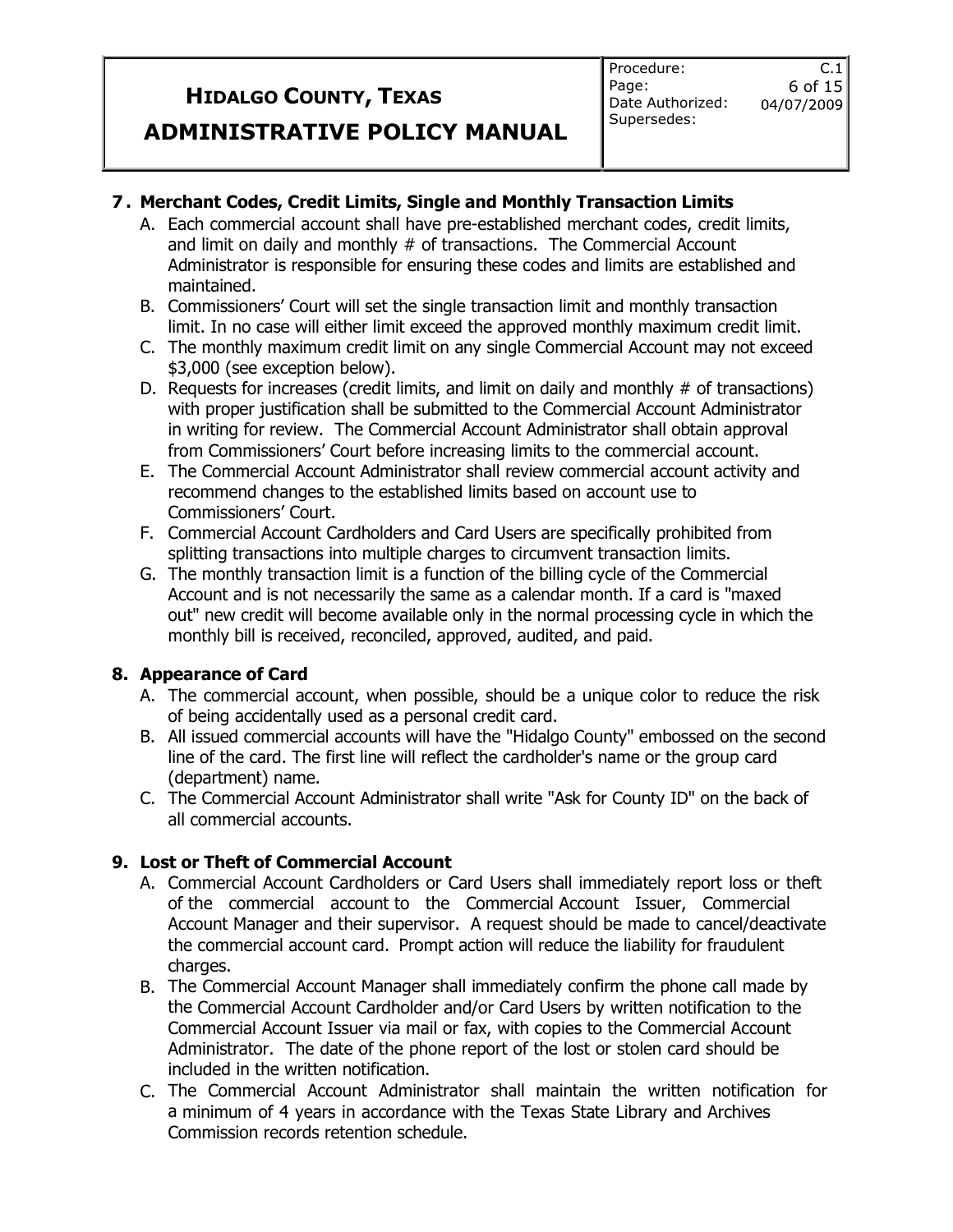- D. The Commercial Account Administrator will promptly make a request for a new commercial account card from the Commercial Account Issuer.
- E. If the lost or stolen commercial account card is subsequently found, the commercial account card shall be immediately returned to the Commercial Account Administrator for destruction.

#### **10.Important Numbers**

Questions regarding the Commercial Account Use and or Purchasing Policy, Guidelines, and Procedures can be directed to the Commercial Account Administrator at 318-2626 ext. 4879.

### **4.03 REBATES AND/OR NON-MONETARY AWARDS OR PRIZES**

- 1. Authorized users should take advantage of rebates when offered by vendors. Rebates must benefit Hidalgo County, never the individual authorized user.
- 2. Commercial Account Managers shall submit all rebates to the Hidalgo County Treasurer's Office for deposit to the general ledger account number from which the original expenditure was made. Rebates should be deposited immediately but no later than the  $7<sup>th</sup>$  work day from the date the rebates were received.
- 3. If a vendor and/or Commercial Account Issuer send a check to the individual Commercial Account Cardholder or Card User, the check should be endorsed by the individual and provided to the Commercial Account Manager for submittal to the County Treasurer's Office and deposit to the applicable general ledger account number.
- 4. If the vendor and/or Commercial Account Issuer send the individual Commercial Account Cardholder or Card User a rebate coupon to be applied to future purchases, the rebate should be applied only to purchases for the benefit of the department making the original purchase.
- 5. Use of coupons, rebates or rewards programs that offer free items or promotional items for the benefit of the Commercial Account Cardholder or Card User are not allowed (e.g. An Office Supply vendor rewards program that allows a customer to earn free items based on accumulated points/dollars spent).

### **4.04 OBTAINING A COMMERCIAL ACCOUNT CARD**

- 1. Upon approval of the Public Official, the Commercial Account Manager shall submit requests for a commercial account to the Commercial Account Administrator using **Form C.1.1 Commercial Account Request Form**. If the Department is overseen by the County Executive Officer, the form shall be submitted to the County Executive Officer for approval prior to submittal to the Commercial Accounts Administrator.
- 2. Each commercial account shall have pre-established merchant codes, credit limits, and limit on daily and monthly  $#$  of transactions. Requests for changes to these limits shall be submitted for review to the Commercial Account Administrator. If the Department is overseen by the County Executive Officer, the form shall be submitted to the County Executive Officer for approval prior to submittal to the Commercial Accounts Administrator.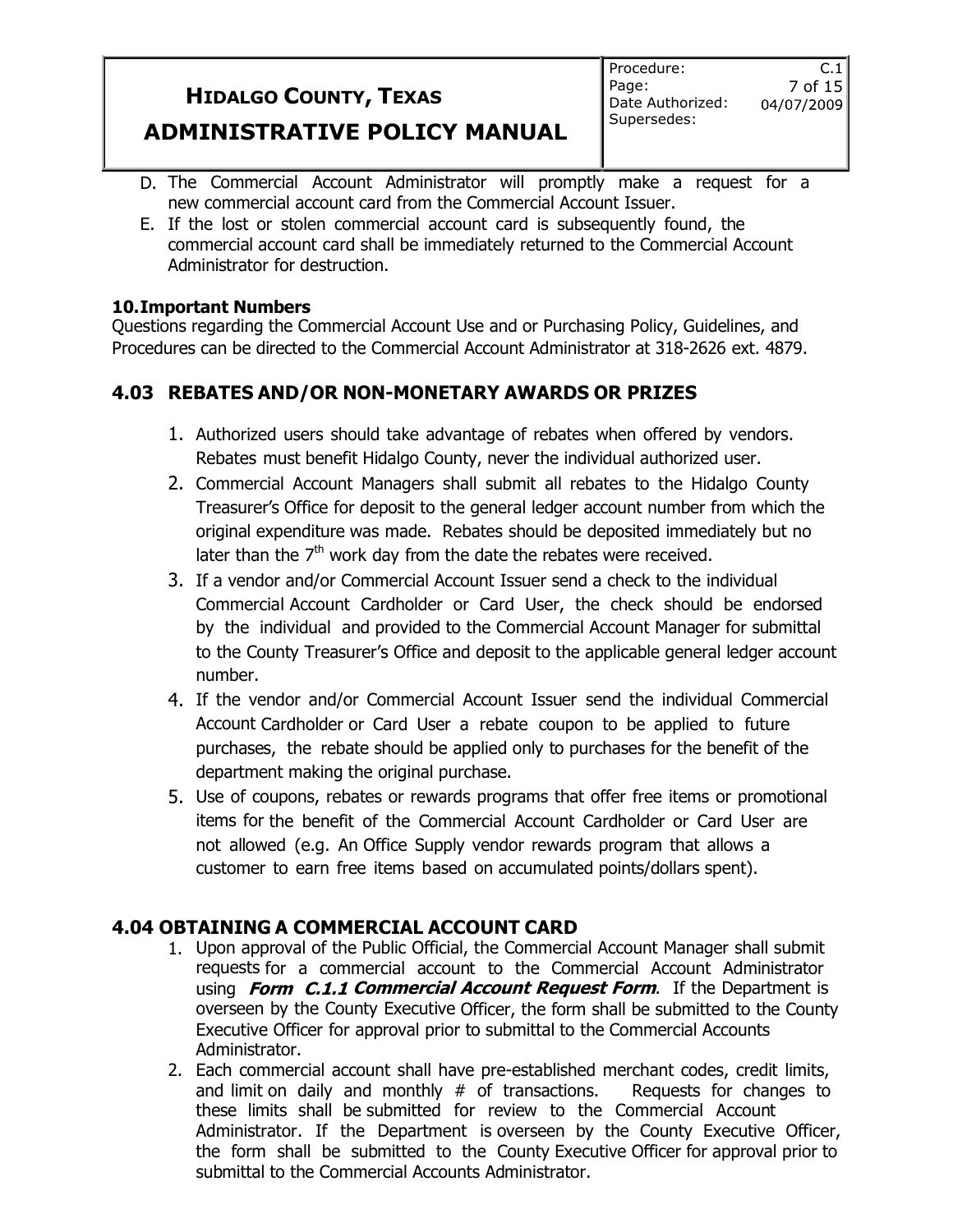- 3. The Commercial Account Administrator shall review **Form C.1.1 Commercial Account Request Form** for proper completion. After review, the Commercial Account Administrator shall request approval for issuance of a commercial account or changes to the card's limits from Commissioners' Court.
- 4. The Commercial Account Administrator will notify the Commercial Account Cardholders/CardUsers and Commercial Account Manager upon receipt of the commercial account card.
- 5. Before issuance of a card, the commercial Account Administrator shall:
	- A. Provide face-to-face training to the Commercial Account Cardholder and Card Users as required by this Policy. The Commercial Account shall maintain evidence of the training in the form of a sign-in sheet.
	- B. Require the Commercial Account Cardholder and/or Card Users to sign **Form C.1.3Commercial Account Cardholder Acknowledgement** and the Commercial Account Manager to sign **Form C.1.4 Commercial Account Manager Acknowledgment** acknowledging that they have read and agree to comply with Commercial Account Use and Hidalgo County Purchasing Policy, Guidelines, and Procedures. Original agreements shall be maintained by the Commercial Account Administrator.

### **4.05 MAKING AND DOCUMENTING PURCHASES**

- 1. **Purchase Order** A purchase order must be established for each purchase made with a commercial account. The purchase order should be opened in the name of the Commercial Account Issuer. The purchase order amount should be set based on the monetary and transaction limits established for the card and projected expenditures. This will help ensure that expenditures do not exceed available funds. Furthermore, Commercial Account Cardholders/Users must present a valid purchase order to the vendor when making purchases.
- 2. **Quotes** Quotes in accordance with the Hidalgo County's Purchasing Policies and Procedures should be obtained and documented. Written quotes and notes on verbal quotes should be retained for a minimum of 4 years in accordance with the Texas State Library and Archives Commission records retention schedule.
- 3. **Sales Tax**  Hidalgo County, as a governmental agency, is a tax-exempt organization. When making purchases, the Commercial Account Cardholder/Card User should notify the vendor of the County's tax-exempt status. The Hidalgo County tax exempt number should be located on the front of the commercial account card. If the vendor requests an actual Tax Exempt form, one may be obtained from the Purchasing Department. If a tax is charged inappropriately, the Commercial Account Manager should immediately present a tax exemption form to the vendor, and receive a credit for the unnecessary tax.
- 4. **County Issued Identification Card**  Commercial Account Cardholders/Users must present a county issued identification card when making purchases.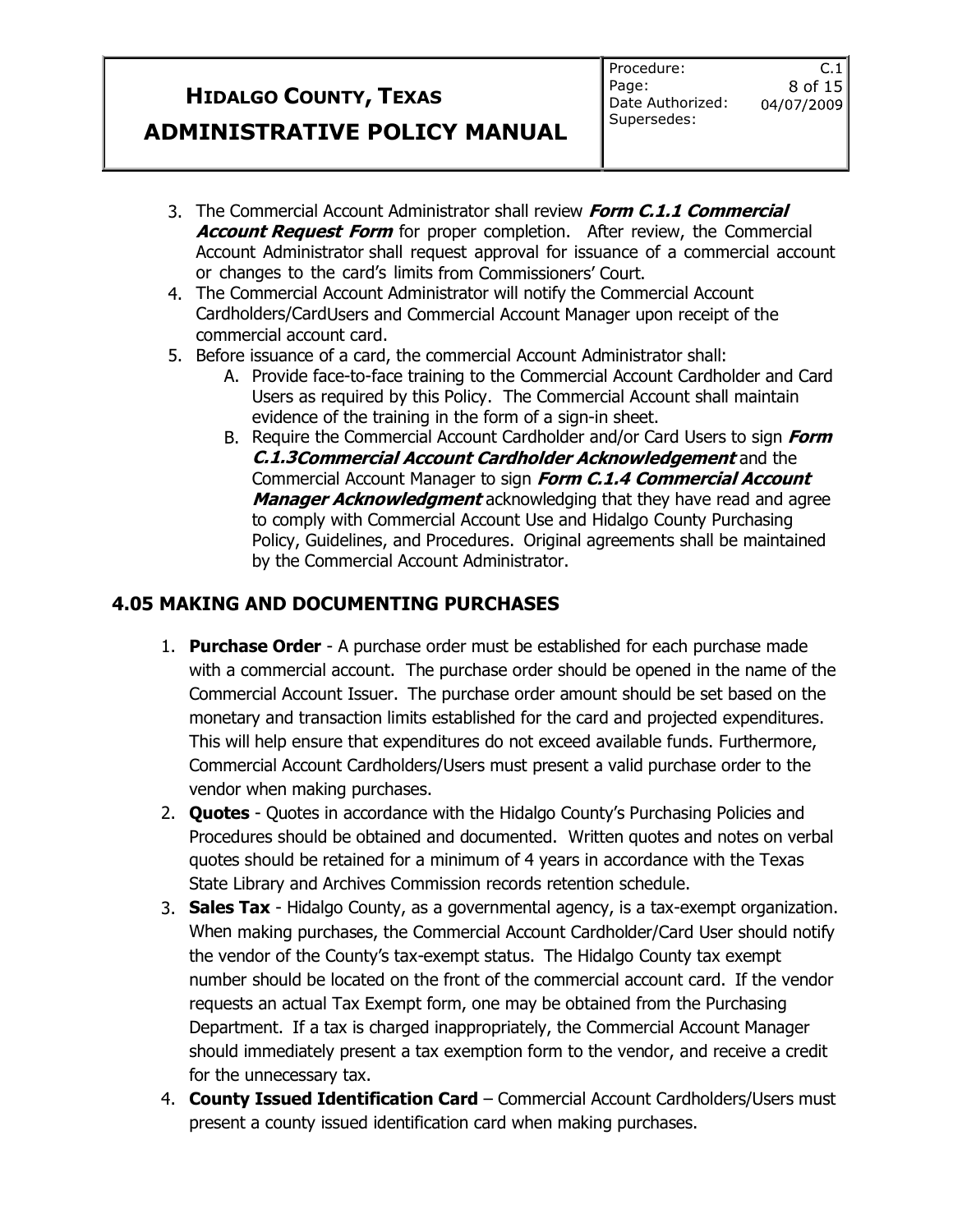$C.1$ 

- 5. **Original receipts** When making a purchase, the Cardholder/Card User shall obtain an original itemized receipt. The receipt must contain the vendor's name, date of purchase, itemized description of the purchase, per unit price, and extended price. The cardholder/card user shall sign and date the receipt.
- 6. **Shipping Documents** The Cardholder/Card User must provide the vendor/supplier with the appropriate shipping information. All goods must be shipped to an official Hidalgo County business location/address. The Commercial Account Manager shall verify that goods were shipped to an official Hidalgo County business location/address.
- 7. **Purchases Log Form C.1.2 Commercial Account Purchases Log** and original itemized receipts shall be maintained for each commercial account issued for audit trail purposes and to facilitate reconciliation and account verification.
	- A. The purchases log shall contain the following:
		- 1. date of purchase;
		- 2. receipt number;
		- 3. date goods were delivered/received by the department;
		- 4. name of the purchaser (cardholder/card user);
		- 5. vendor name;
		- 6. dollar value of purchase;
		- 7. purchase order number;
		- 8. method in which goods were received (shipped or picked up in person);
		- 9. work order number (if applicable);
		- 10. general ledger account number to which purchases should be charged;
		- 11. column for the Commercial Account Manager to check-off his/her detailed monthly reconciliation to the Commercial Account billing statement and note the billing statement date;
		- 12. signature line for the authorized user(s) to certify purchase was for official business use and made in accordance with Commercial Account Use Policy, Guidelines, and Procedures and the Hidalgo County Purchases Policy and Procedures, and goods were received by the Department ;
		- 13. signature line for the Commercial Account Manager to certify his/her review and recommended approval for payment and purchases were made in accordance with Commercial Account Use Policy, Guidelines, and Procedures and the Hidalgo County Purchases Policy and Procedures; and
		- 14. signature line for the Department Head to approve payment and certify that to his/her best knowledge all purchases were made in accordance with Commercial Account Use Policy, Guidelines, and Procedures and the Hidalgo County Purchases Policy and Procedures.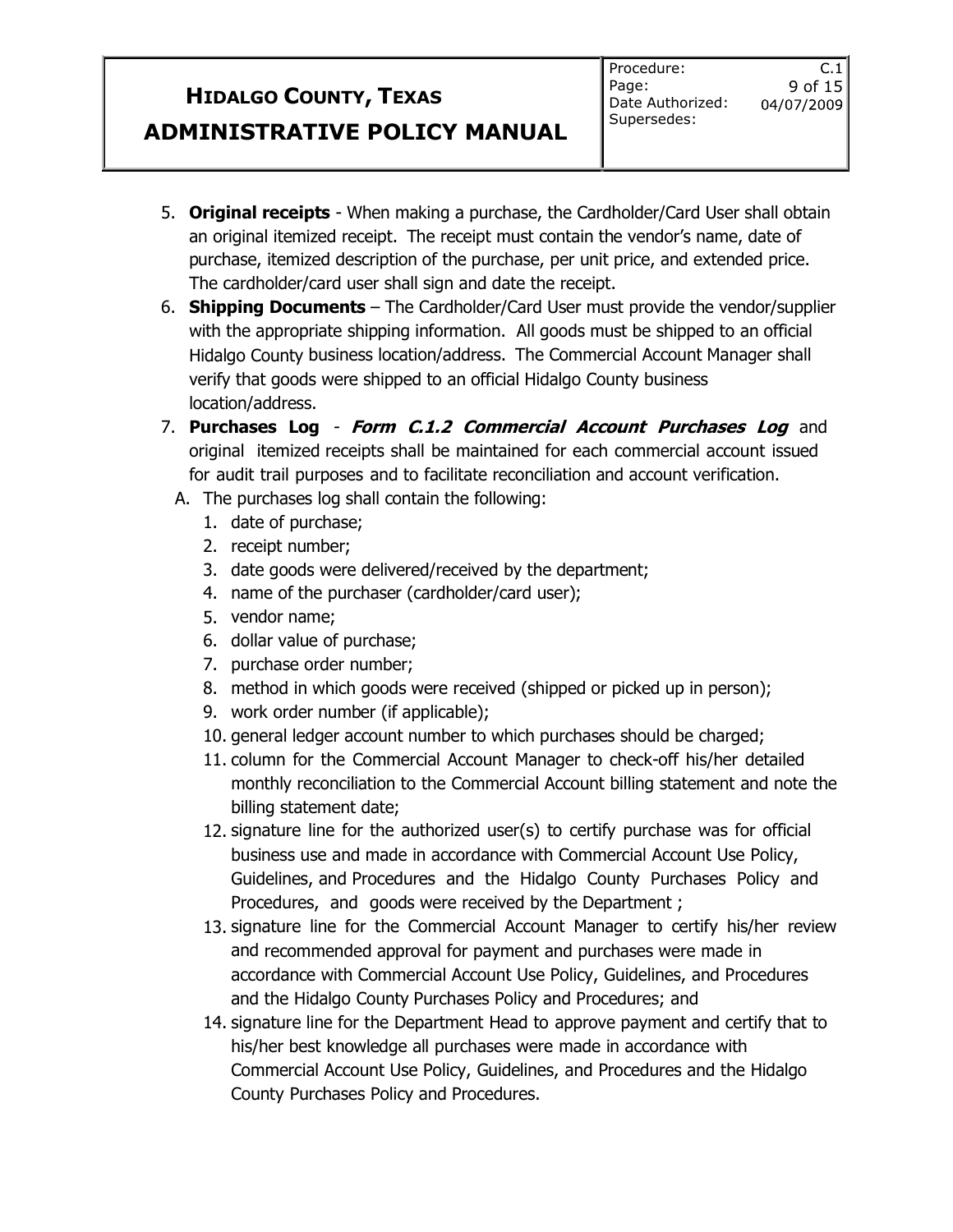$C.1$ 

- B. The Commercial Account Cardholders and Card Users shall forward **Form C.1.2 Commercial Account Purchases Log** to the Commercial Account Manager at least once a month.
- 8. **Monitoring Card Activity** Certain Public Officials, Commercial Account Managers, and the Commercial Account Administrator will have access to view and monitor card activity. This review can occur at any time; however, should be made at a minimum on a monthly basis by the Commercial Account Administrator and Commercial Account Manager.

### **4.06 PAYMENT AND RECONCILIATION**

- 1. All commercial account charges will be billed directly to and paid directly by the County. The Commercial Account Issuer cannot directly accept any monies from any other individual. Therefore, any personal charges billed to the County will be considered misappropriation of County funds.
- 2. The Commercial Account Manager shall reconcile the **Form C.1.2 Commercial Account Purchases Log** to the original itemized receipts, receiving/shipping documents, and the monthly commercial account billing statement within 5 work days of receipt of the commercial account billing statement. The Commercial Account Manager shall place a check mark and the billing statement date should be recorded on the purchase transaction log next to the reconciled items. If an item is entered on a purchase transaction log, but has not yet appeared on the monthly billing statement, that item simply remains open and the statement date column is left blank.
- 3. The Commercial Account Manager will verify that required information is entered on the **Form C.1.2 Commercial Account Purchases Log** by the Commercial Account Cardholders and Card Users.
- 4. Original itemized receipts shall be attached to a sheet of paper in the order that they appear in the commercial account billing statement. Cardholders and Card Users are responsible for submitting all receipts. If a Cardholder or Card User has lost or misplaced a receipt, he/she is responsible for obtaining a copy of the receipt from the vendor. The County will not pay for transactions that do not have proper documentation that is acceptable by the County Auditor. The Cardholder and/or Card User may be held responsible for payment of all transactions that do not have proper documentation as required by this Policy. Frequent losses of receipts may result in disciplinary action. The Commercial Account Cardholder/Card User may also be required to pay charges with his/her own personal funds.
- 5. The Commercial Account Cardholder/Card User shall certify receipt of the goods **on FormC.1.2 Commercial Account Purchases Log**. Payment cannot be made until the Cardholder/Card User confirms and certifies receipt of the goods.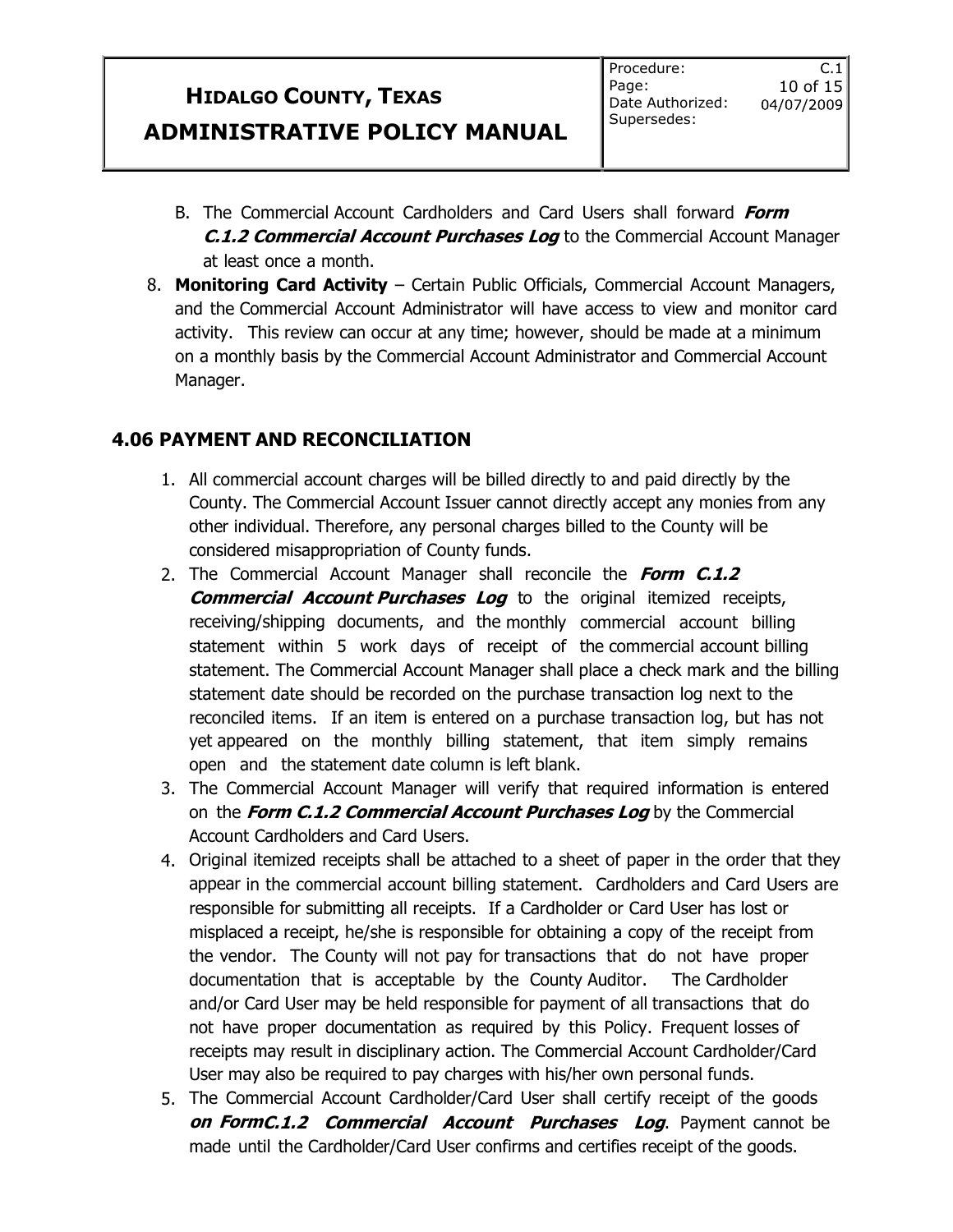$C.1$ 

- 6. The Commercial Account Manager will verify that original itemized receipts were submitted for each purchase and purchases were made in compliance with the Commercial Account Policy, Guidelines, and Procedures and the Hidalgo County Purchasing Policy and Procedures.
- 7. The Commercial Account Manager should note discrepancies and forward the discrepancies to the Commercial Account Administrator and the County Auditor's Accounts Payable Section.
- 8. The Commercial Account Manager shall ensure that sufficient funds are available in the adopted budget to pay for the commercial account purchases.
- 9. The Commercial Account Manager shall make every attempt to ensure balances are paid in full each month (see resolution of disputed charges).
- 10. Once the commercial account billing statement is reconciled, the Commercial Account Manager shall forward the commercial account billing statement(s), original itemized receipts, original receiving/shipping documents, and **Form C.1.2 Commercial Account Purchases Log** to the County Auditor's Accounts Payable Section. Commercial billing statements should be submitted no later than five (5) working days following receipt of the commercial account billing statement.
- 11. If the commercial account billing statement cannot be reconciled between the Commercial Account Manager and the Commercial Account Cardholder/Card User, then the Commercial Account Manager shall notify the Commercial Account Administrator in writing of disputes submitted to a vendor and/or Commercial Account Issuer for any amounts that are determined to be in error. The Commercial Account Manager shall deliver to the County Auditor's Accounts Payable Division an annotated copy of the commercial account billing statement showing amounts in dispute with a request for nonpayment on the undisputed amounts.

### **4.07 RETURNS, EXCHANGES, CREDITS, AND OTHER DISPUTED CHARGES**

- 1. It is the responsibility of the Authorized Users to know the vendor's return policy.
- 2. The Cardholder and/or Card User are responsible for contacting the vendor/commercial account issuer when problems with a purchased item arise and for arranging a return for credit or exchange (i.e. billed amount includes sales tax, the statement contains a charge not recognized by the authorized user, billing statement includes duplicate charges from vendor, the item received was an incorrect item, and item was damaged or defective, etc.).
- 3. The Cardholder/Card User and Commercial Account Manager shall immediately file a written dispute with the Commercial Account Issuer by completing **Form C.1.5 Dispute Form**, which documents the following:
	- A. Cardholder Name/Group Card Name (also include Card User name);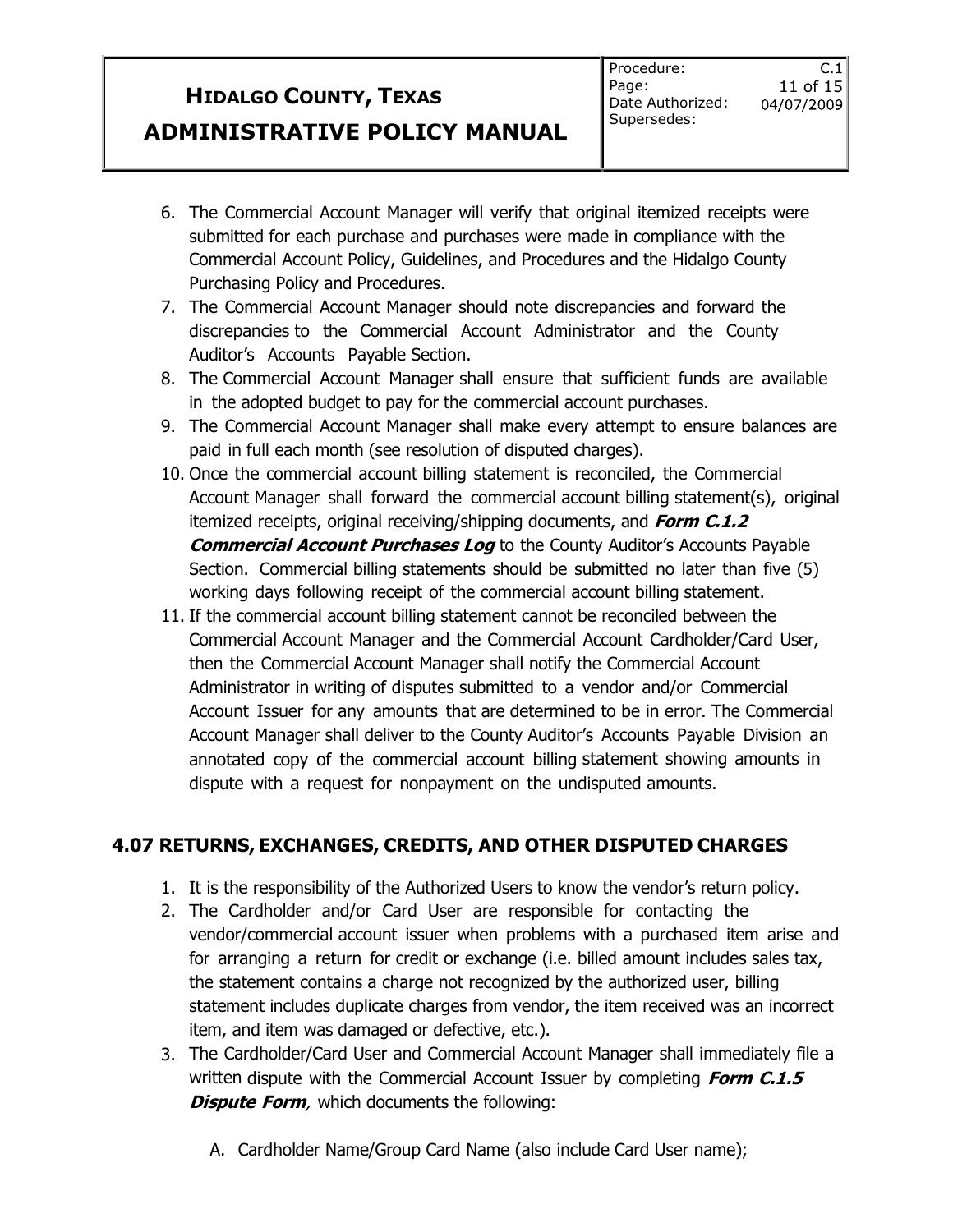Procedure: Page: Date Authorized: Supersedes:

 $C.1$ 

- B. Account No.;
- C. Merchant Name;
- D. Transaction Date;
- E. Posting Date;
- F. Reference No.;
- G. Description of Merchandise;
- H. Transaction Amount; and
- I. Reason of dispute.
- 4. The Cardholder and/or Card User shall immediately notify the Commercial Account Manager when a return for credit or exchange will be arranged with a vendor.
- 5. If items need to be exchanged, the Cardholder or Card User is responsible for returning the items to the vendor and obtaining a replacement as soon as possible. A notation shall be made on **Form C.1.2 Commercial Account Purchases Log** that payment shall not be made until actual goods are received.
- 6. If the purchased items need to be returned, the Cardholder or Card User should send the items back to the vendor and a credit to the commercial account immediately be requested. If the vendor agrees to issue a credit, it should be noted on the **Form C.1.2 Commercial Account Purchases Log** and a copy of any credit memo, along with proper supporting documentation, be attached to the purchases log.
- 7. The Commercial Account Manager shall verify that a credit appears on the subsequent billing statement. If a credit does not appear, the Commercial Account Manager should immediately contact the Commercial Account Issuer and/or vendor in order that proper credit be given.
- 8. Authorized users shall not accept cash, rain checks, gift cards, and/or gifts certificates, or any other equivalent of cash instead of a vendor credit.
- 9. The Commercial Account Manager shall inform the Commercial Account Administrator of disputed charges within two calendar days of the finding. Communication shall be in writing by forwarding the original **Form C.1.5 Dispute Form.**
- 10. The Commercial Account Administrator shall maintain copies of the original **Form C.1.5 Dispute Form** for a minimum of 4 years in accordance with the Texas State Library and Archives Commission records retention schedule.

### **4.08 LATE FEES OR FINANCE CHARGES**

Commercial accounts must be kept current to avoid interest and/or finance charges. Continuous assessment of late fees and/or finance charges on a commercial account may result in revocation of the commercial account.

### **4.09 COMMERCIAL ACCOUNT SECURITY**

1. The Commercial Account Manager shall maintain a list of approved commercial account cards and authorized users for his/her department. The Commercial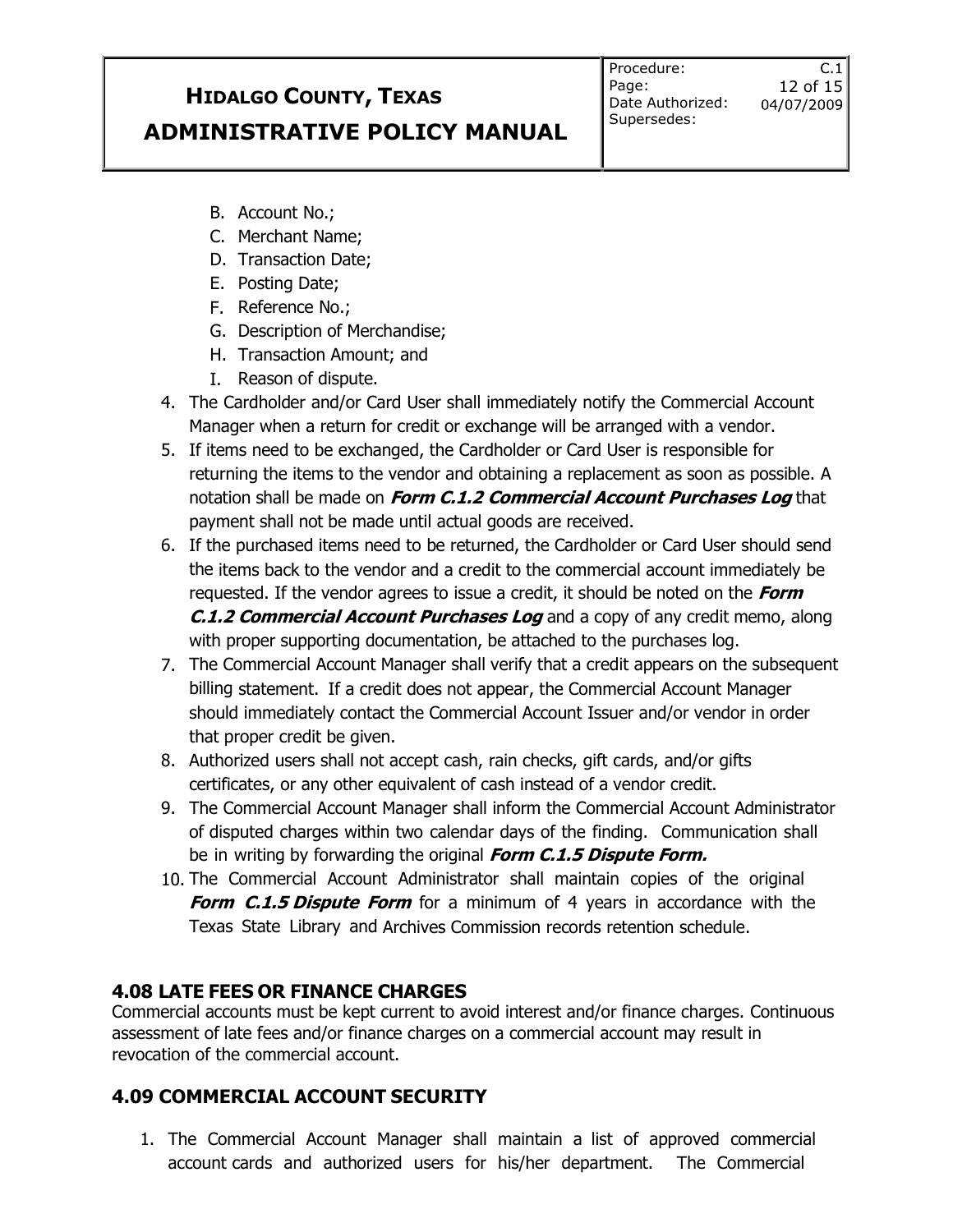$C.1$ 

Account Manager should note on the list the names of the authorized users for each Commercial Account issued as a Group Account. List shall be physically secured.

- 2. The Commercial Account Manager shall maintain all commercial accounts safe and secure.
- 3. The Commercial Account Manager shall only release commercial account cards to authorized users when needed to make a purchase. The Commercial Account Manager shall document on a log the date the Commercial Account was released/returned and the name of the authorized user to which the card was released.
- 4. Authorized employees shall not share their commercial accounts.
- 5. The Commercial Account Administrator shall maintain the name and number of the Commercial Account Issuer representative.
- 6. The Commercial Account Administrator shall maintain a list of approved Commercial Account Cardholders, Card Users and the Commercial Account Manager assigned to the commercial account. The list shall include the authorized merchant codes, credit limits, and limit on daily # of transactions. List shall be physically secured.
- 7. The Commercial Account Administrator shall submit an updated list to the County Auditor's Accounts Payable Division by the  $5<sup>th</sup>$  workday of the following month.

### **4.10 COMMERCIAL ACCOUNT MAINTENANCE**

Changes to an authorized user's name should be immediately reported in writing by the Commercial Account Manager to the Commercial Account Administrator.

### **4.11 CANCELING/REVOKING A COMMERCIAL ACCOUNT**

- 1. The C ommercial Account Manager shall immediately notify the Commercial Account Administrator in writing when:
	- A. an authorized user is transferred to another county department;
	- B. an authorized user's employment with the county is terminated; or
	- C. an authorized user's privilege to utilize a commercial account is revoked.
- 2. The written notification shall include:
	- A. a request to cancel the commercial account;
	- B. the reasons for canceling the commercial account;
	- C. identify the commercial account card number; and
	- D. authorized user(s) name.
- 3. Upon written notification, the Commercial Account Administrator shall request from the Commercial Account Issuer that the commercial account be cancelled and/or deactivated. The request shall be made in writing. The Commercial Account Administrator shall maintain the written request on file for a minimum of 4 years in accordance with the Texas State Library and Archives Commission records retention schedule.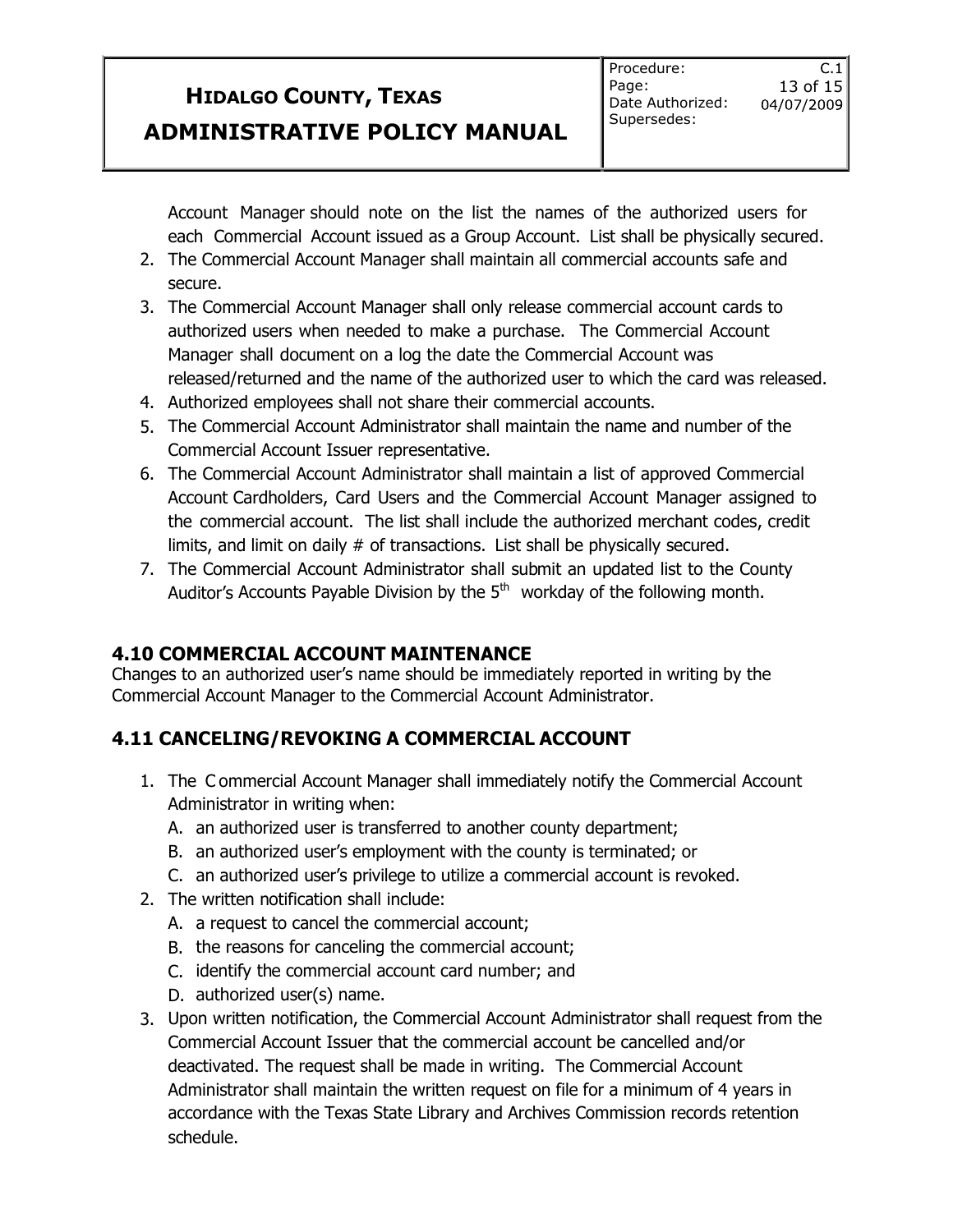$C.1$ 

4. Authorized users shall surrender the commercial account card to the Commercial Account Manager. The Commercial Account Manager shall surrender the commercial account card to the Commercial Account Administrator and the commercial account card shall be destroyed. The Commercial Account Administrator shall maintain records indicating when the commercial account card was destroyed for a minimum of 4 years in accordance with the Texas State Library and Archives Commission records retention schedule.

### **4.12 RECORDS RETENTION**

- 1. Commercial account records must be maintained for a minimum of 4 years in accordance with the Texas State Library and Archives Commission records retention schedule.
- 2. Commercial Account Managers and the Commercial Account Administrator will be responsible for original commercial account documentation maintained by his/her Department. All original commercial account program documentation shall be stored in a central location within the department (i.e. dispute forms, commercial account request forms, vendor documentation, quotes, written quotes, notes on verbal quotes, other miscellaneous notes, etc.)
- 3. Commercial Account documentation should be filed alphabetically by Fiscal Year, Commercial Account Name, Month, and Cardholder/Card User name.
- 4. Commercial Account Manager and Commercial Account Administrator will work closely with County Clerk to coordinate the collection of commercial account documents for storage, retrieving documents, and ultimately destroying documents once they have met the retention period.

### **4.13 SANCTIONS FOR INNAPPROPRIATE USE OF A COMMERCIAL ACCOUNT**

- 1. The Commercial Account Administrator will work with the Department's Public Official and Commercial Account Manager to initiate sanctions for misuse of the commercial account. Sanctions will be imposed on a case by case basis and may include one or a combination of the following disciplinary actions:
	- A. Formal written reprimand from the Commercial Account Administrator with copies to thePublic Official, Commercial Account Manager, and Executive Officer (if applicable);
	- B. Minor infraction findings may require retraining;
	- C. Revocation of the right to use the commercial account (If a commercial account has been revoked for cause, it is unlikely that it will be reinstated);
	- D. Termination of employment and/or prosecution;
	- E. Reimbursement to Hidalgo County for unauthorized purchases and any administrative costs associated with the unauthorized purchase (The Commercial Account Administrator and Commercial Account Manager will jointly assist with the arrangements for repayment);
	- F. Payroll deduction as reimbursement of any unauthorized purchases and of any administrative costs associated with any unauthorized purchase (The Commercial Account Administrator and Commercial Account Manager